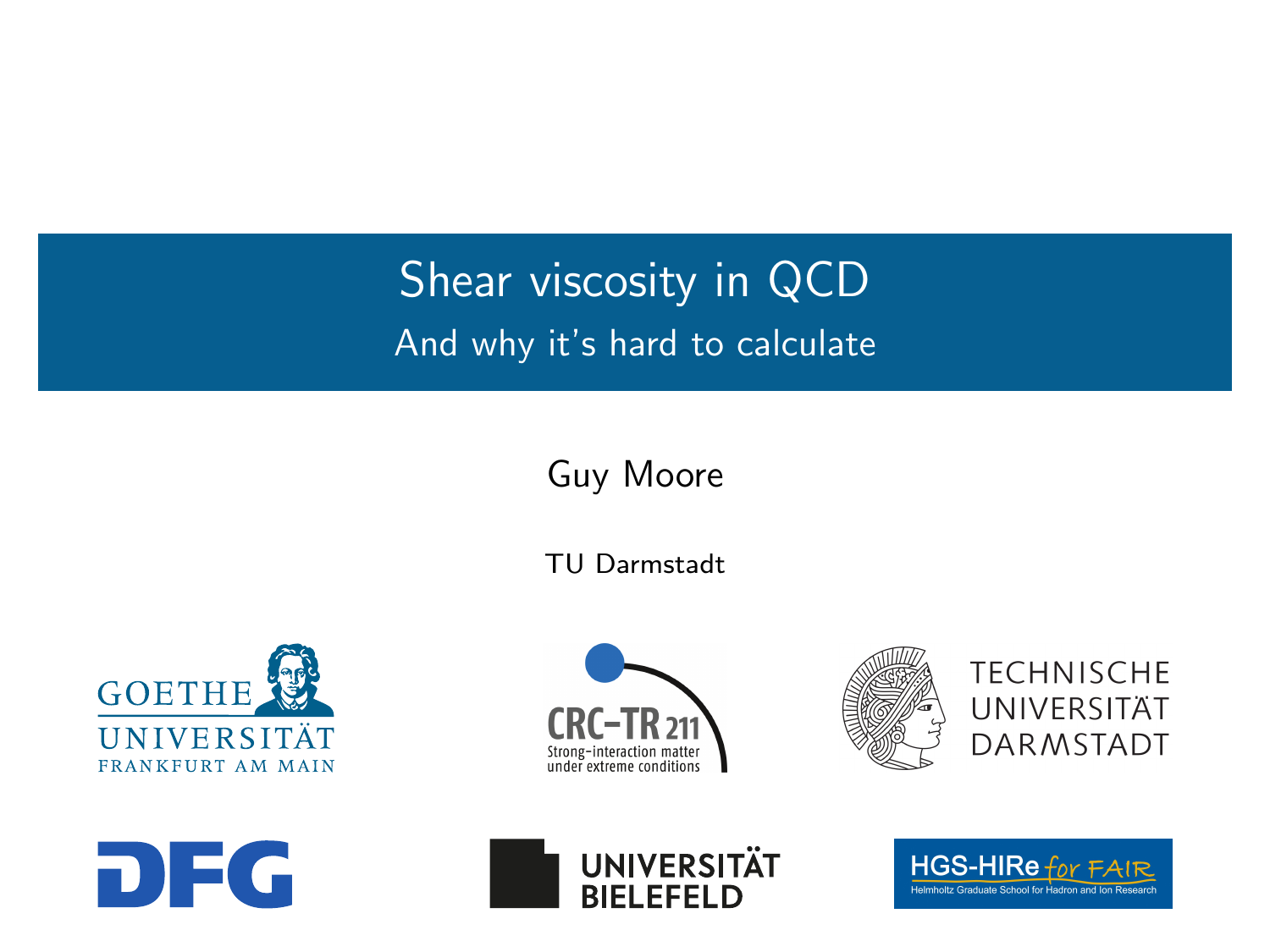

This talk is not about thermodynamics, but the organizers wanted something "thermodynamics adjacent."

- $\blacktriangleright$  What is shear viscosity?
- $\triangleright$  Why is it hard in general?
- $\triangleright$  What happens in QCD at weak coupling?
- $\triangleright$  What about physical coupling?
- $\blacktriangleright$  What about the lattice?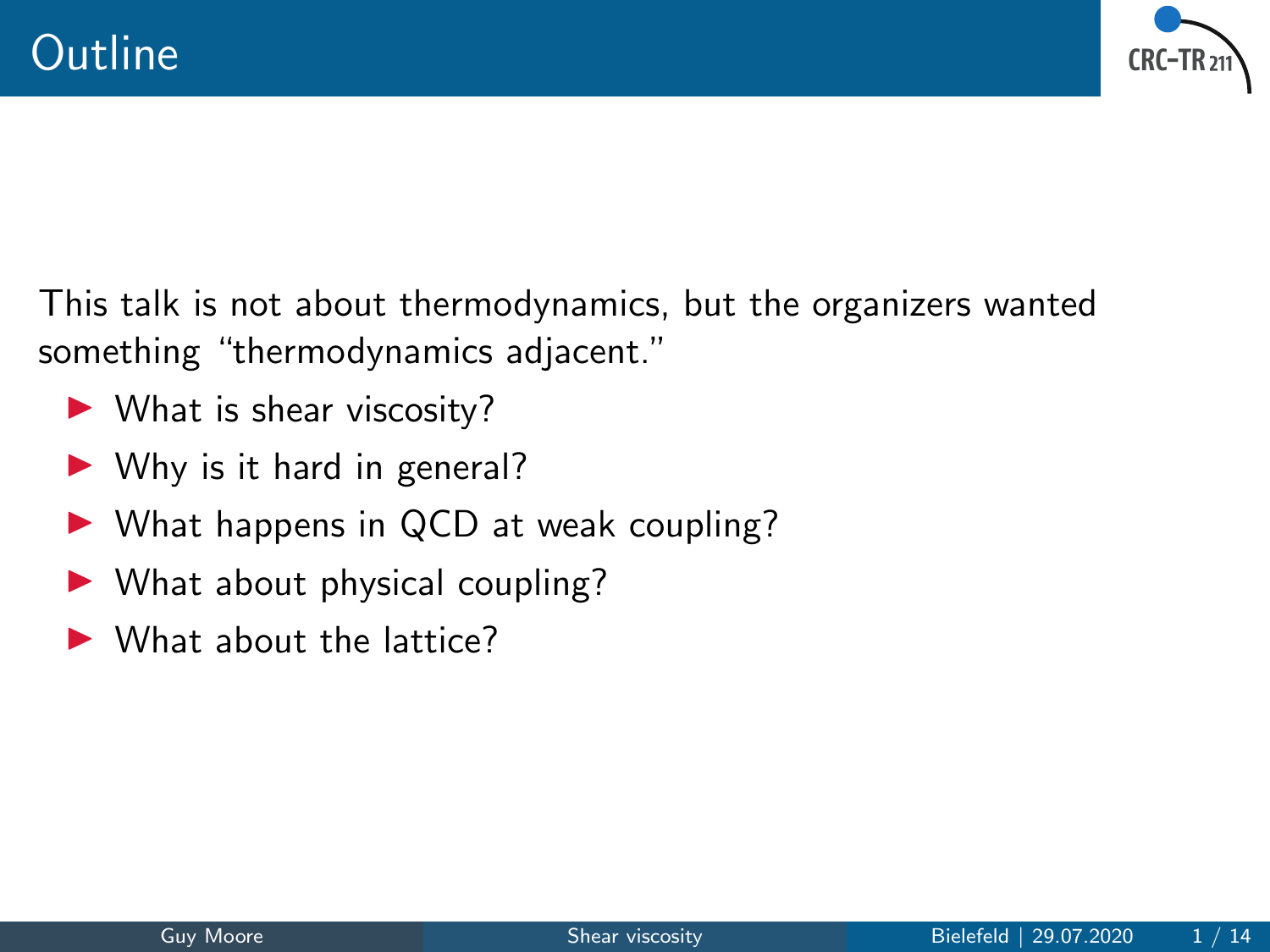## <span id="page-2-0"></span>[What is shear viscosity](#page-2-0)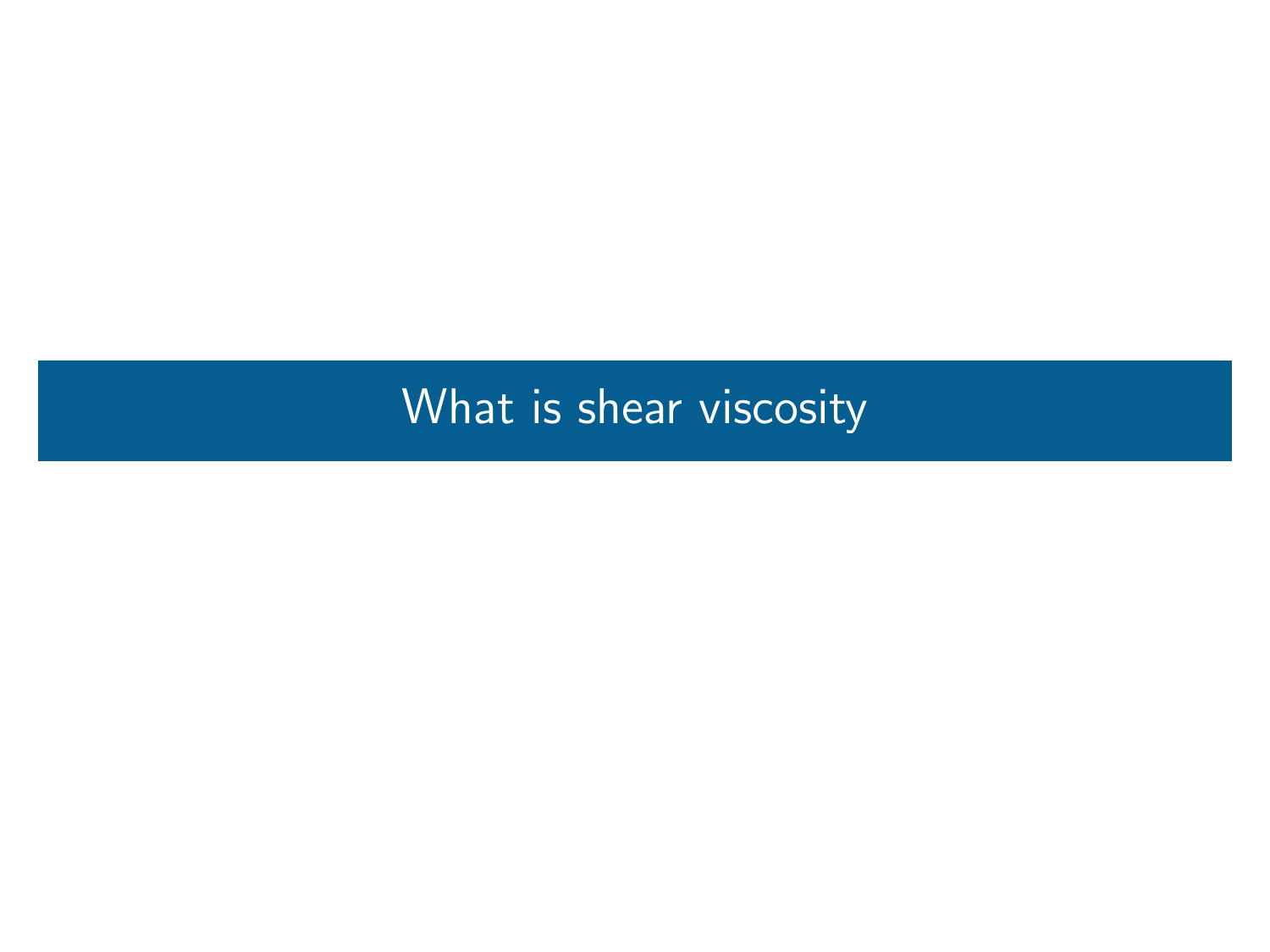

Fluid separates two plates. The top plate moves horizontally, the bottom plate is at rest



Fluid between the plates has varying horizontal velocity  $v_r(z)$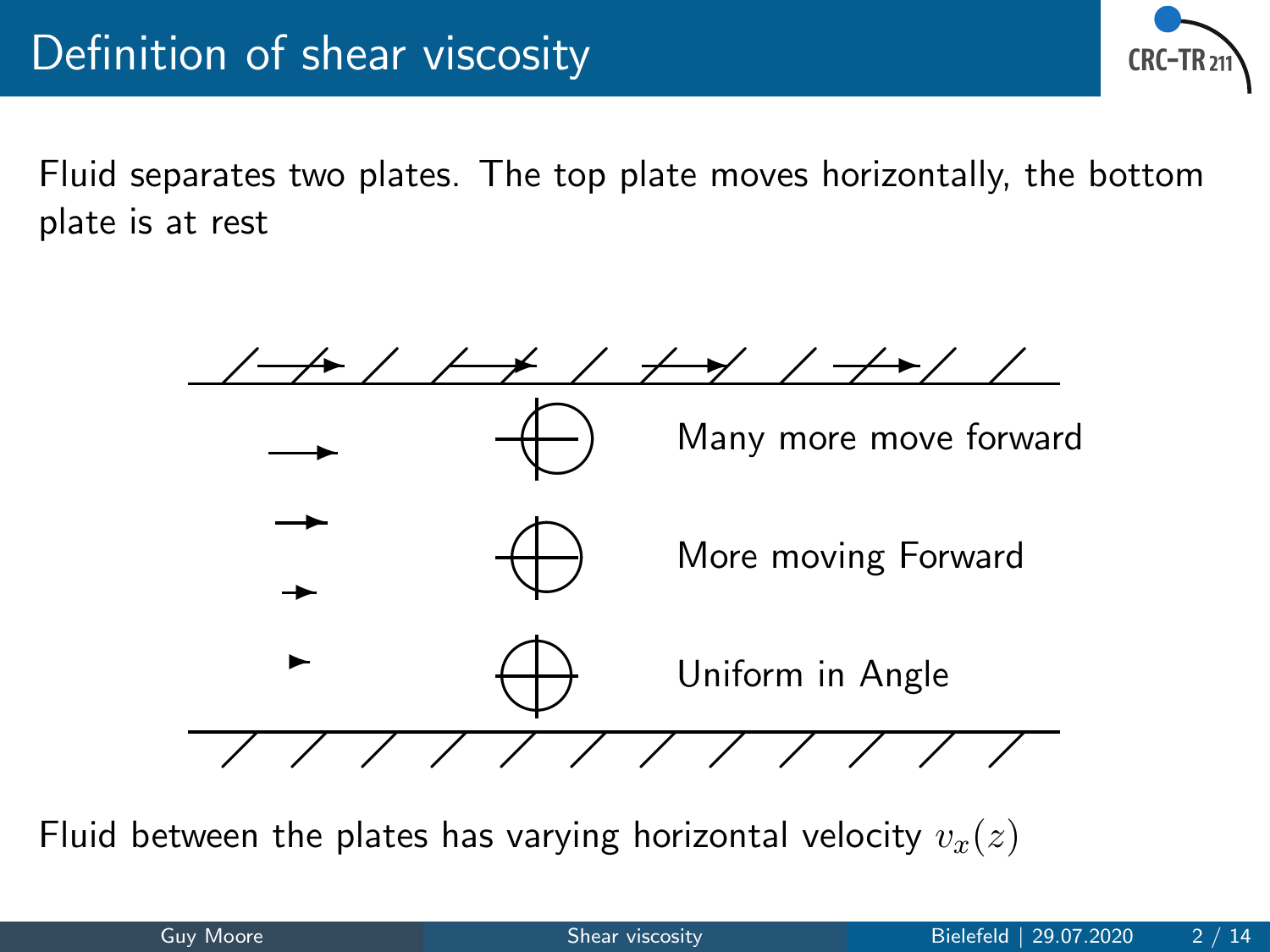## Definition, page 2



Propagation leads to momentum anisotropy:

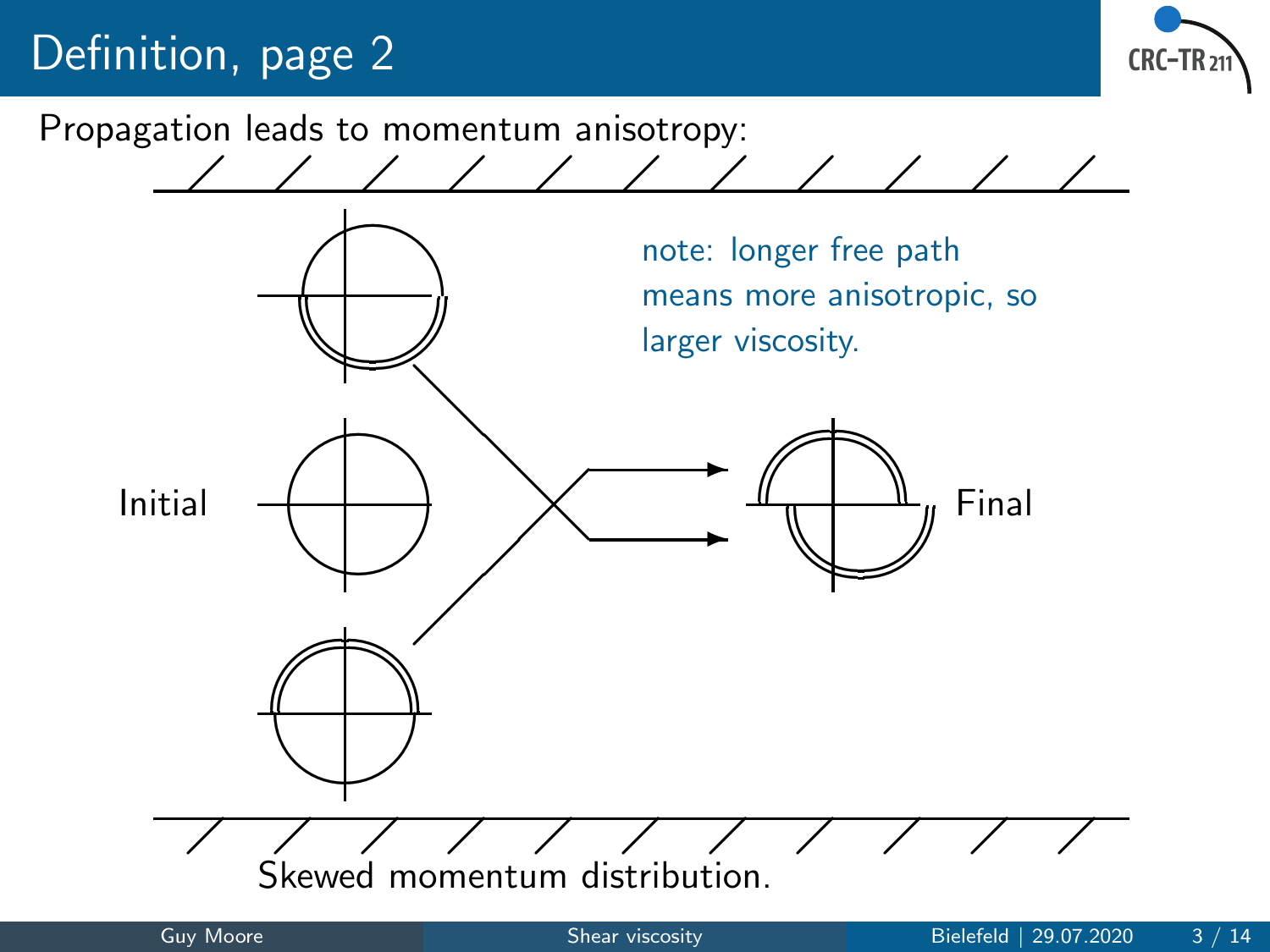

The force-per-area on the bottom surface is linear in  $\Delta v$ :

$$
\frac{F}{A} = \eta \frac{\Delta v}{L} \qquad \text{or} \qquad T_{xy} = \eta \partial_y v_x
$$

with  $\Delta v$  the velocity difference, L the distance between the plates, and  $A$  the area. The coefficient  $\eta$  is the shear viscosity.

By definition  $\eta$  is the linearization about equilibrium, and is only defined when L is large and  $\Delta v/L$  is small. There is a fluctuation-dissipation (Kubo) formula,

$$
\eta = i \partial_{\omega} \int d^{3}x \int_{0}^{\infty} dt \ e^{i\omega t} \langle [T^{xy}(x, t), T^{xy}(0, 0)] \rangle_{\omega=0}
$$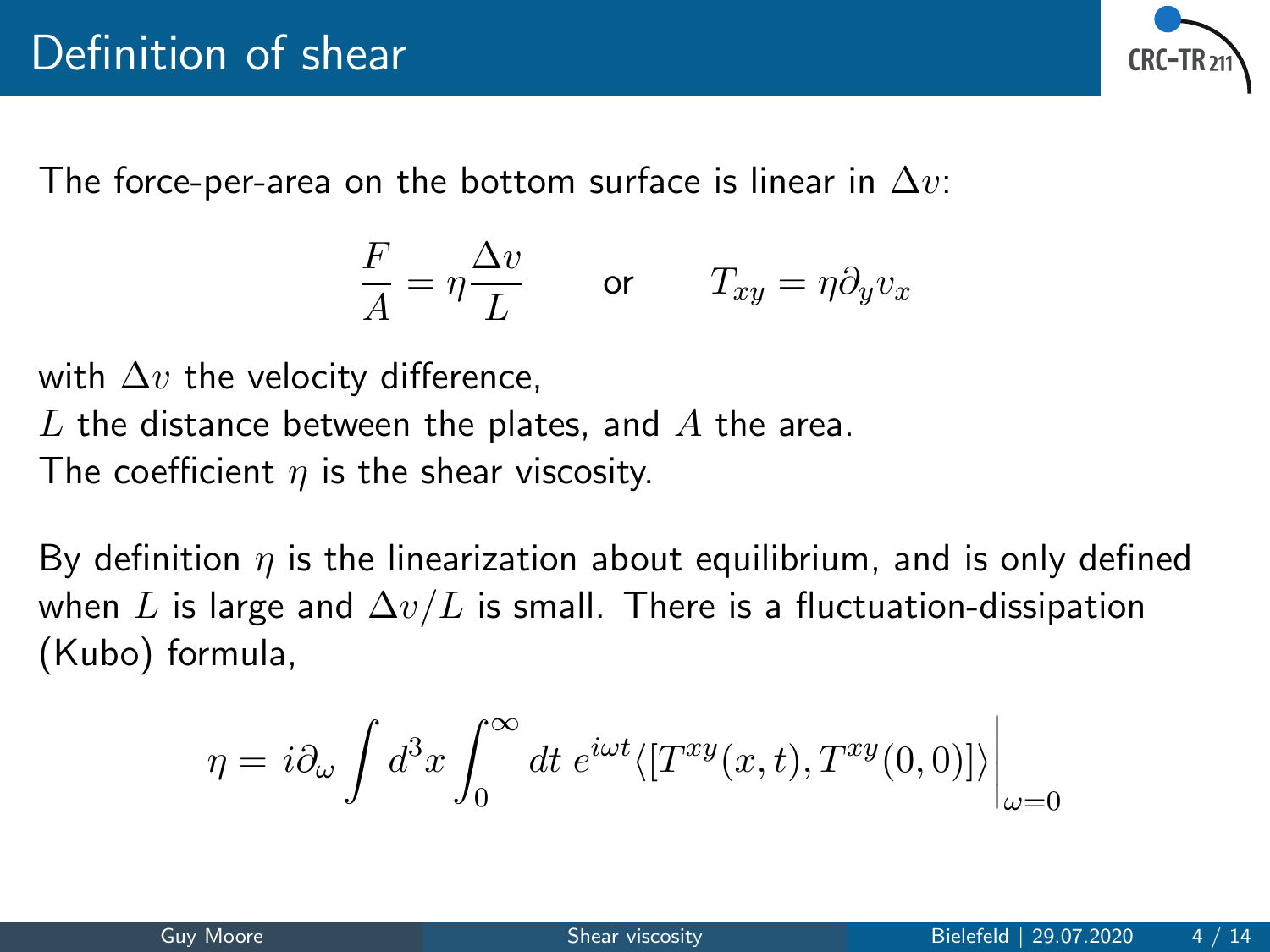## <span id="page-6-0"></span>[Why is shear viscosity hard?](#page-6-0)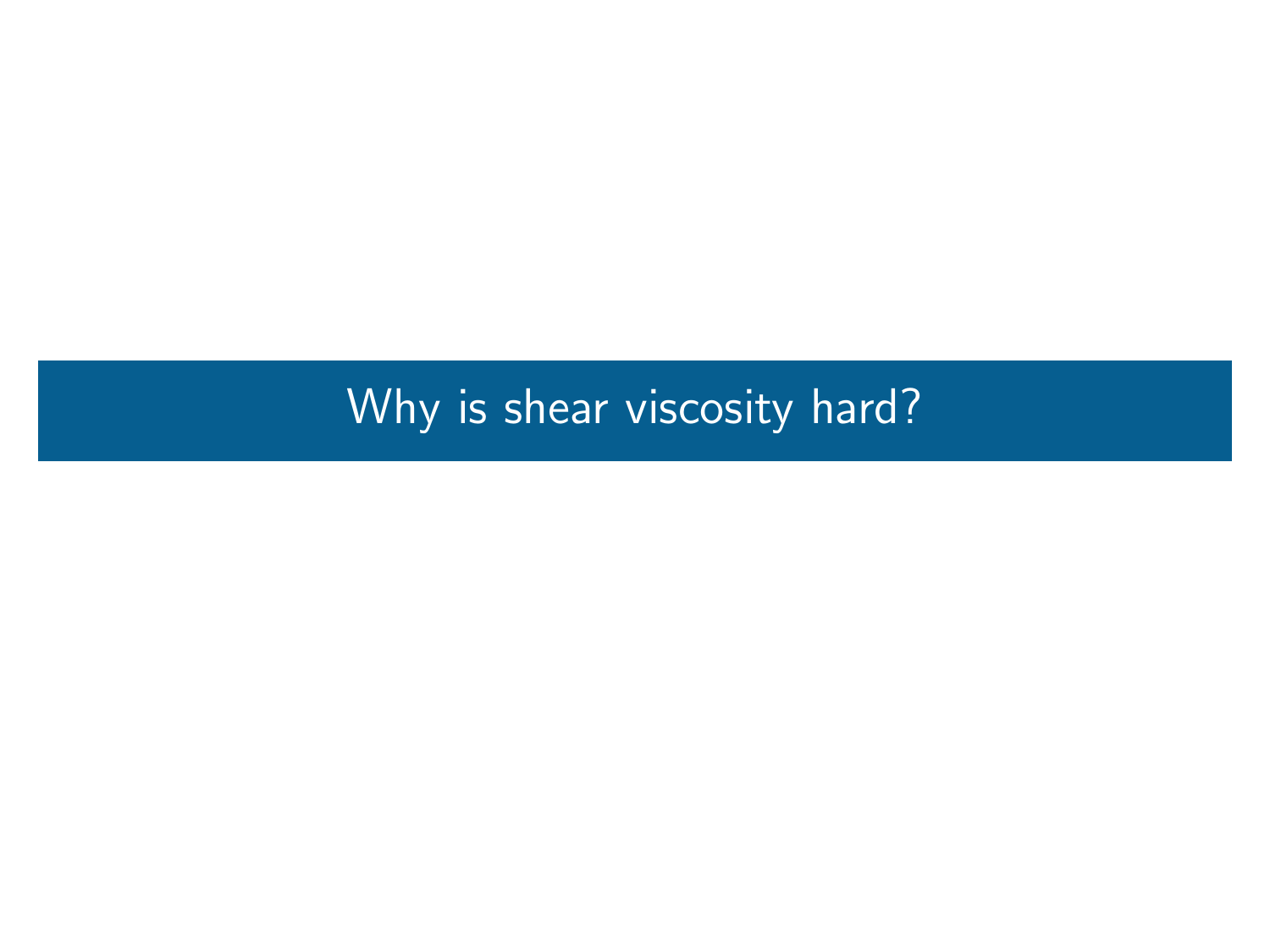**CRC - TR** 

Ask a soft condensed-matter or molecular physicist to compute the shear viscosity of water at room temperature, from first principles.

"We have enough trouble predicting the freezing and boiling points to better than 30%. Forget about  $\eta$ !"

But this is a simple, "weakly coupled" system!

- ▶ QED with 4 particle types:  $^{16}O^{+8}$ ,  $p^+$ ,  $e^-$ ,  $\gamma$
- $\blacktriangleright$  Weak coupling  $\alpha_{\text{EM}} = 1/137$
- $\blacktriangleright$  Nonrelativistic

What's the problem?

- $\blacktriangleright$  Not "weakly coupled" in a useful way,  $V \sim T$
- $\blacktriangleright$  Many-body
- $\triangleright$  long distance and low frequency property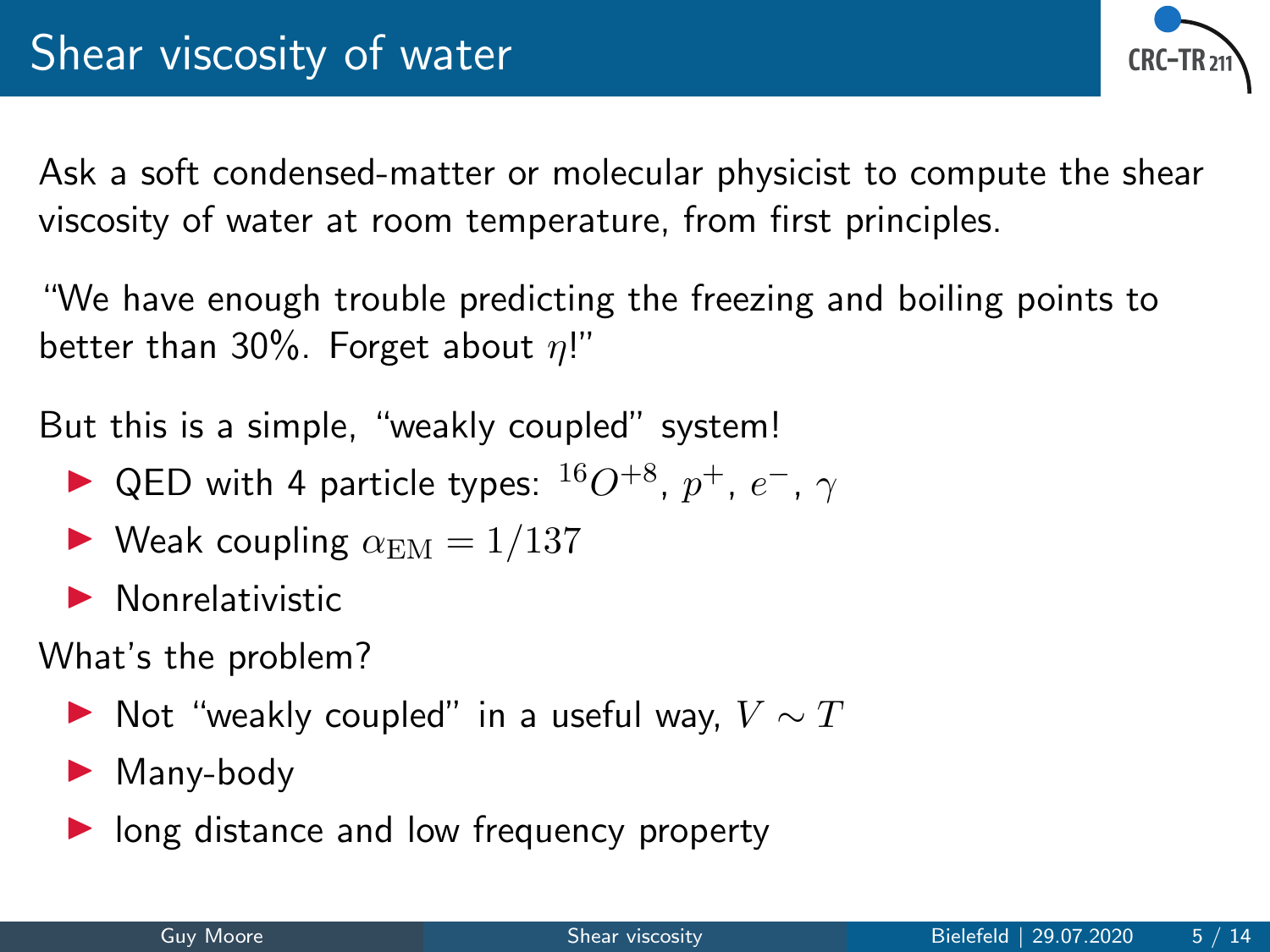

The things which make the problem hard with water are all there in QCD:

- **►** Large coupling  $\alpha_s \sim 0.3$  means  $T \sim V$ , perturbation theory is limited
- $\blacktriangleright$  Many-body but relativistic so the bodies constantly annihilate and even basics like particle number are not well defined

So temperatures near  $T_c$  are not under perturbative control. (But maybe the lattice? We'll come back to that.)

But what about much higher temperatures? Coupling is weak,  $T \gg V$  and we have perturbation theory. Kinetic theory, similar to  $\eta$  for a gas. Shear for a gas is also hard, but that's because of hard 2-molecule physics. Here we have simple elementary particles.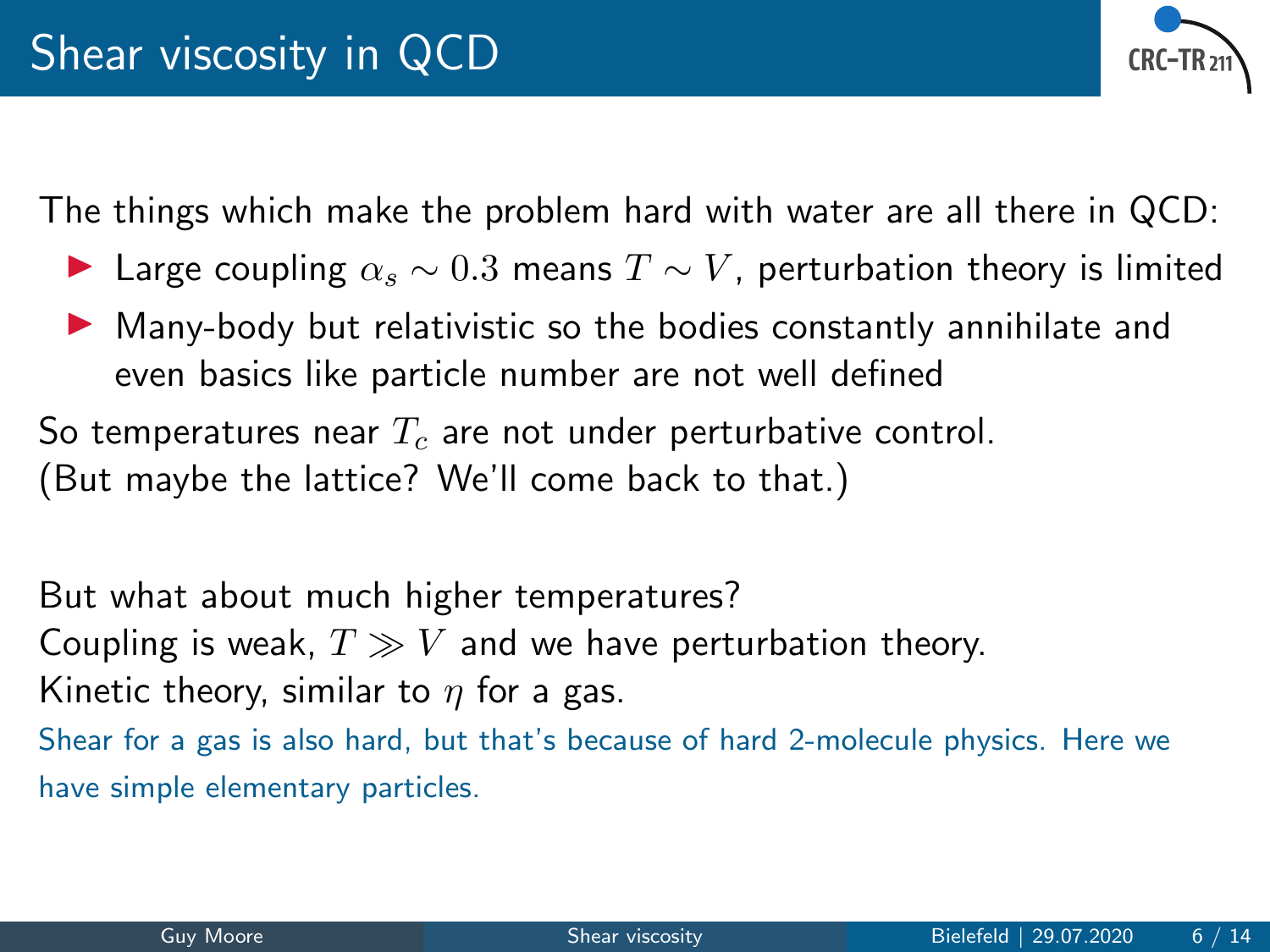## <span id="page-9-0"></span>[Weak-coupling QCD](#page-9-0)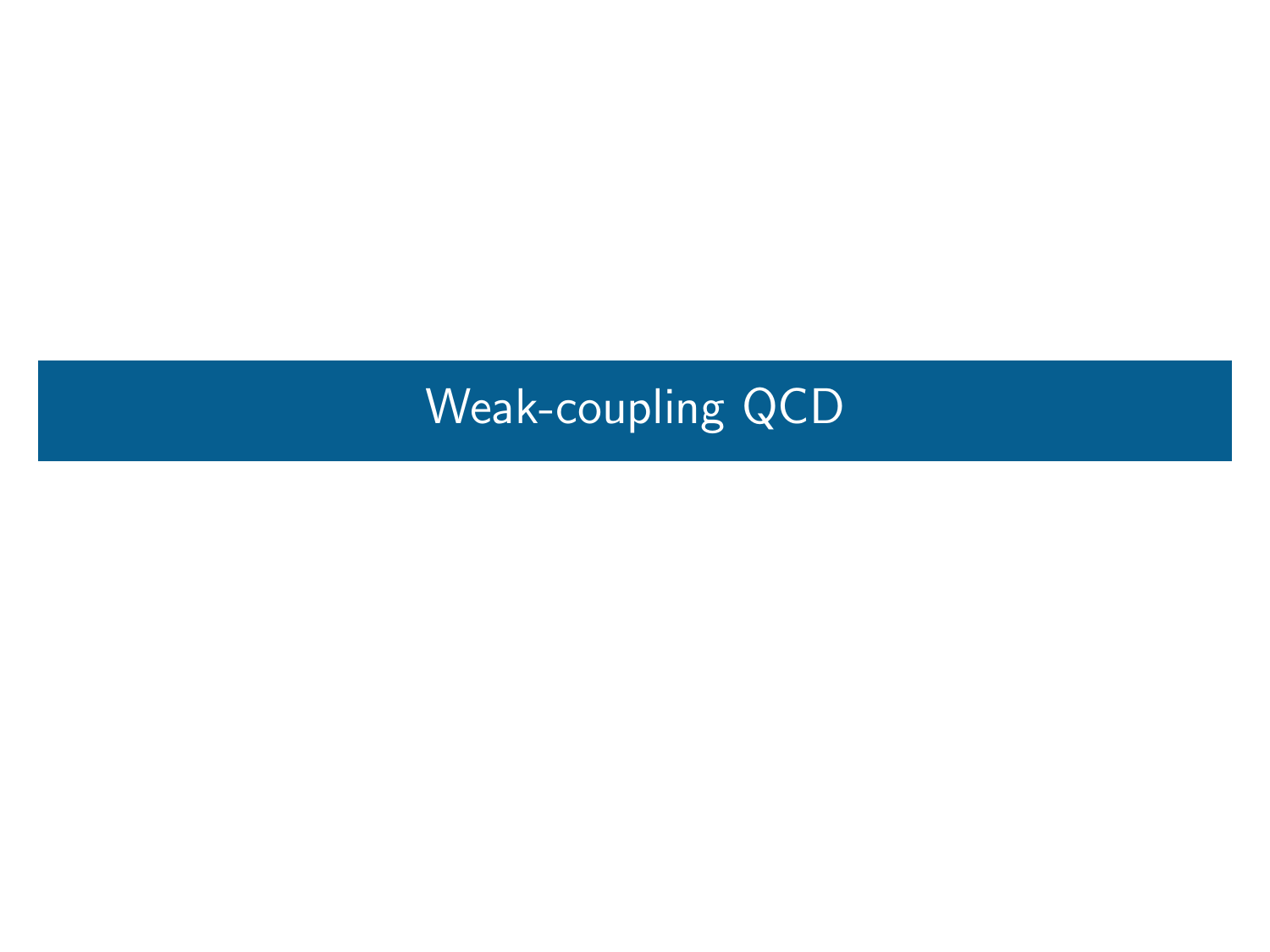

We want



$$
i\partial_{\omega}\int d^{3}x\int_{0}^{\infty}\!\!dt e^{i\omega t}\langle[T^{xy}(x,t),T^{xy}(0,0)]\rangle|_{\omega=0}
$$

At leading order, that's just one loop, right? Right?

No, because we want the  $\vec{p} = 0$ ,  $\omega \rightarrow 0$  limit!

The lines each go on-shell at the same time, giving a  $1/\alpha$  enhancement. "Ladder" graphs have one enhancement per extra loop, and are leading-order!



You also need self-energies including imaginary (dissipative) parts. This resums into a kinetic theory (Boltzmann equations).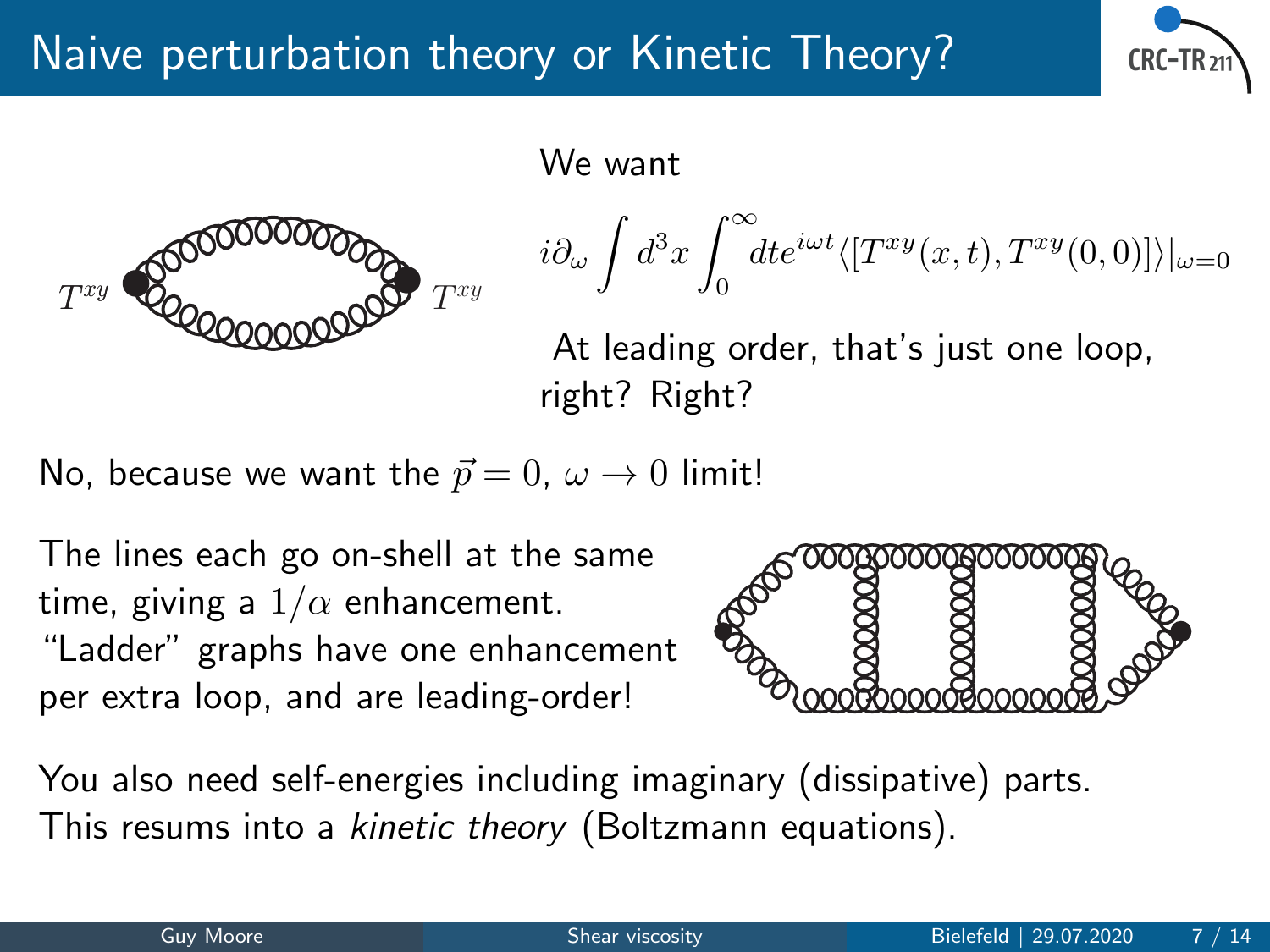



The so-called LPM resummation is required even within the individual objects, which must be resummed using kinetic theory....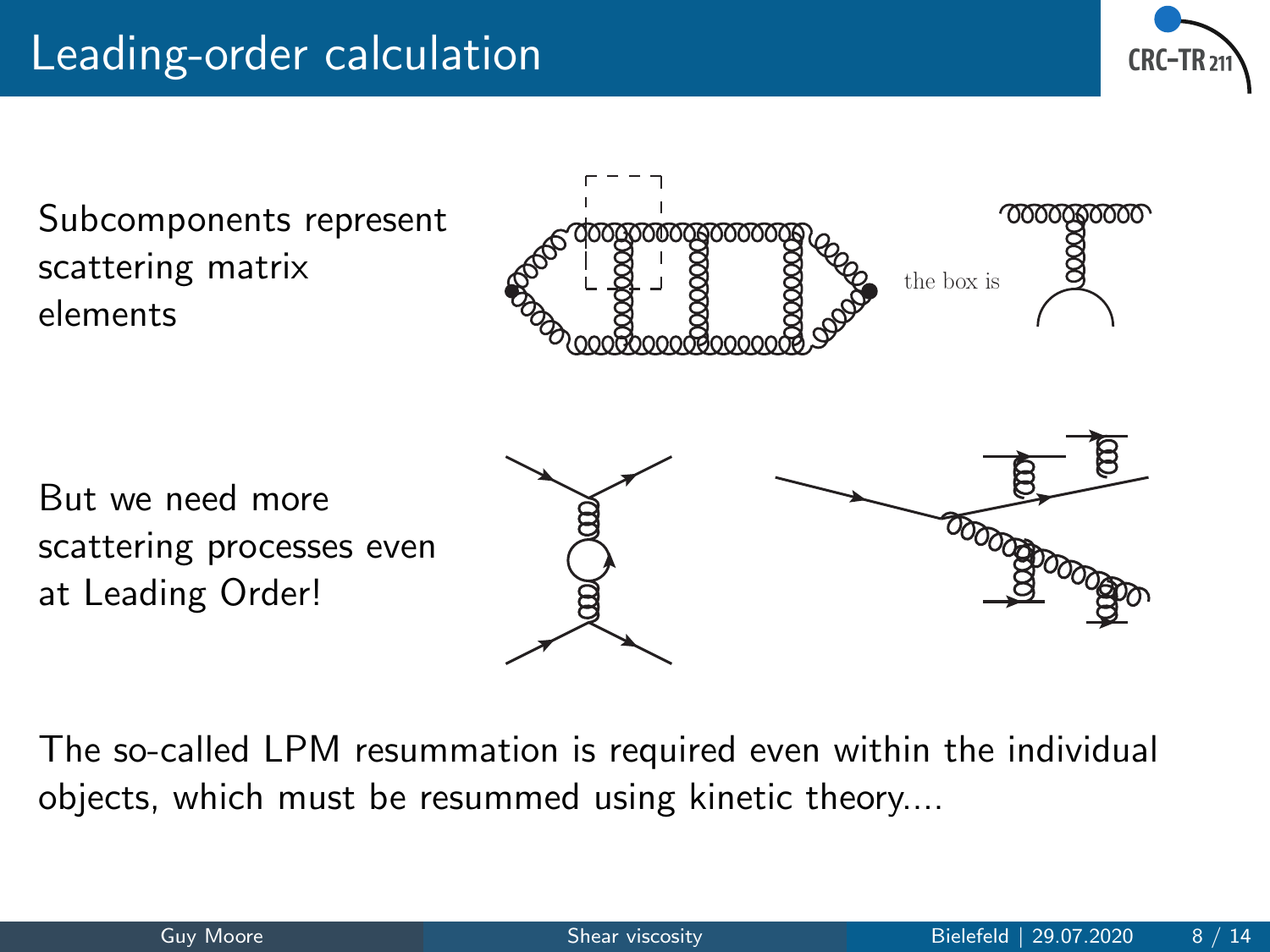

One needs a next-to-leading order calculation to make a valid error analysis.



Complex interference effects arise at NLO.

Remarkably, these can also be resummed.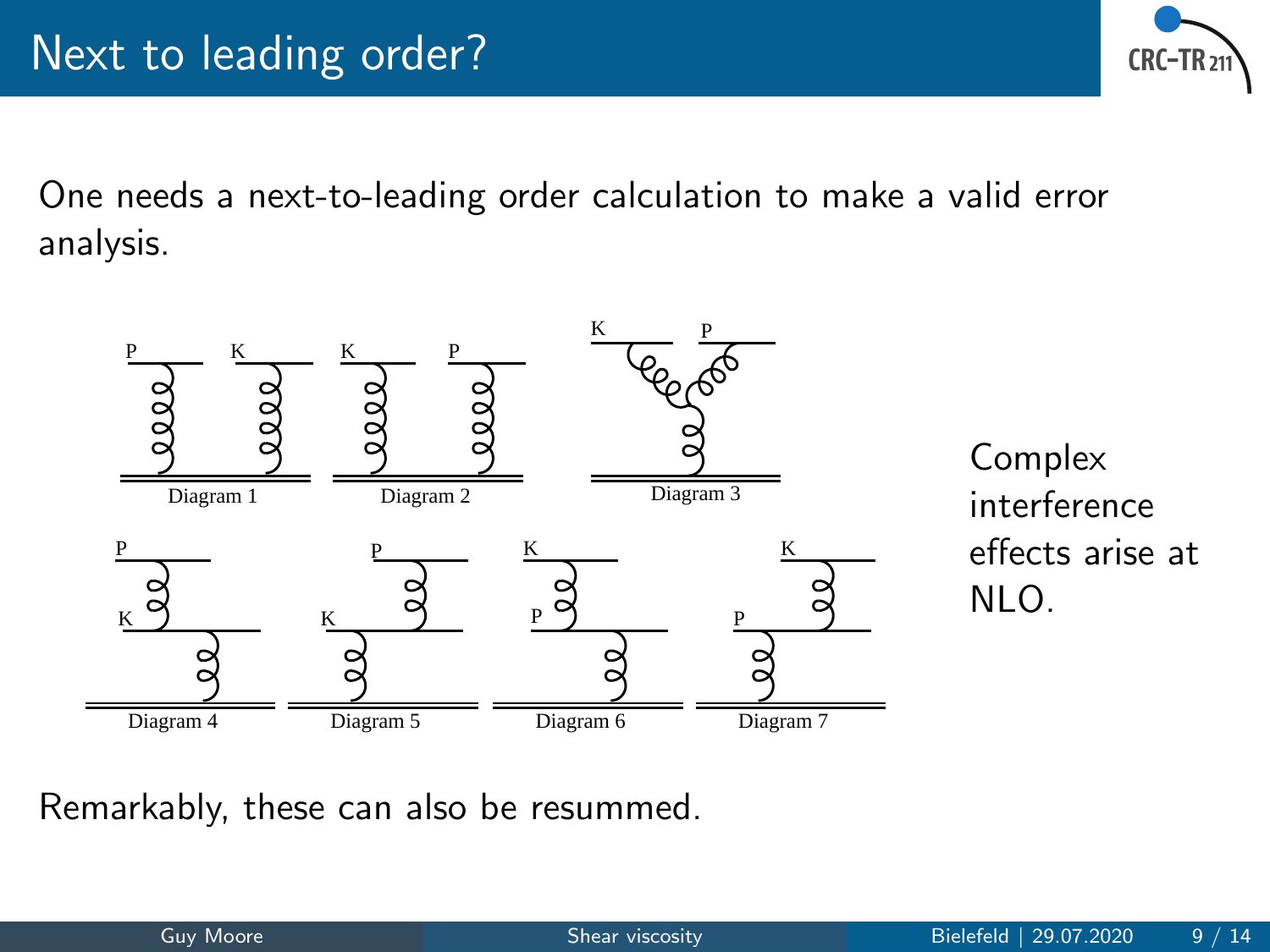### NLO vs LO results





Dimensionless ratio  $\eta/s$ , LO vs NLO, as a function of temperature

Even at  $T = 100$ GeV the NLO correction is a factor of 2.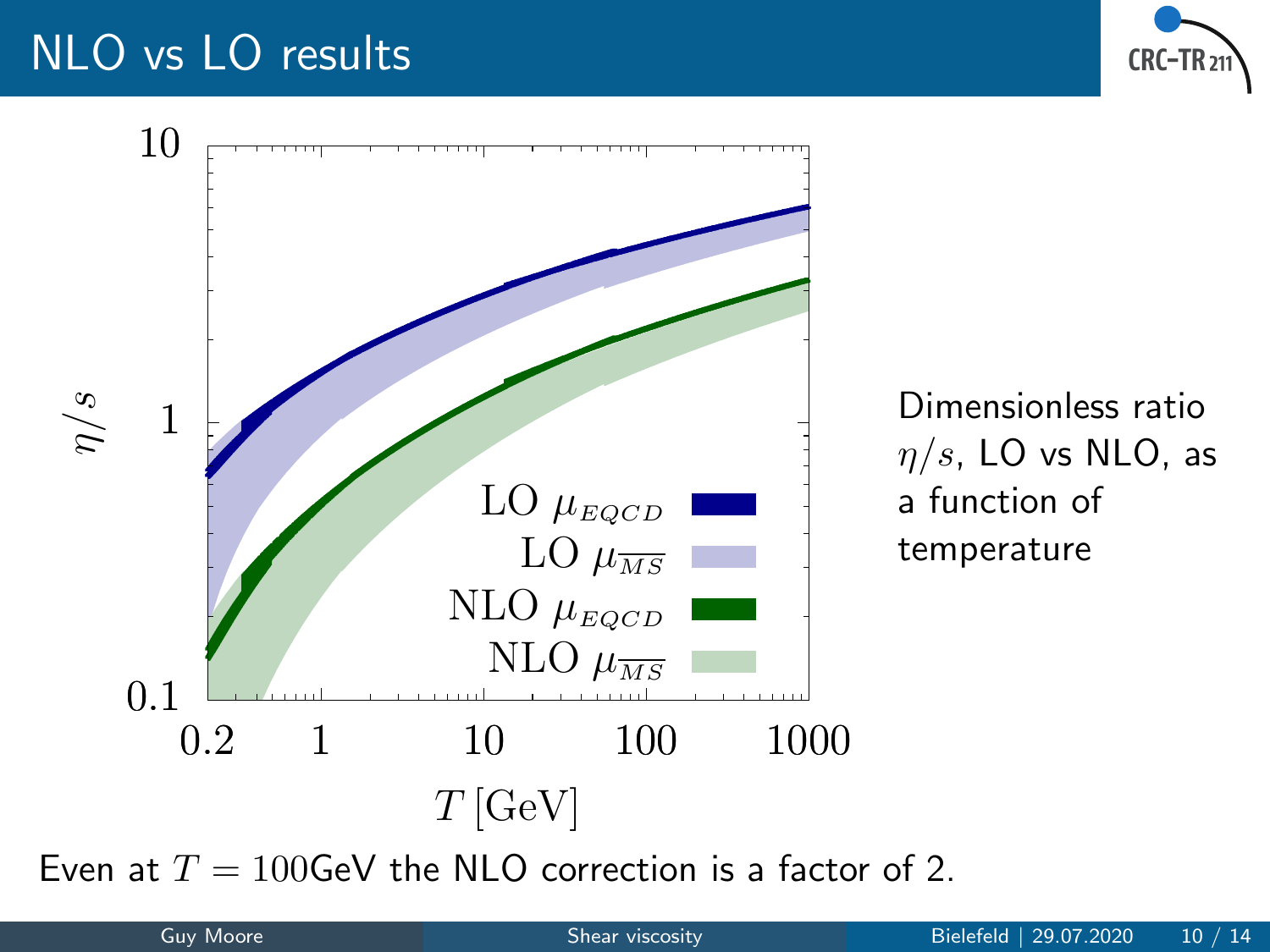# <span id="page-14-0"></span>[Lattice approaches?](#page-14-0)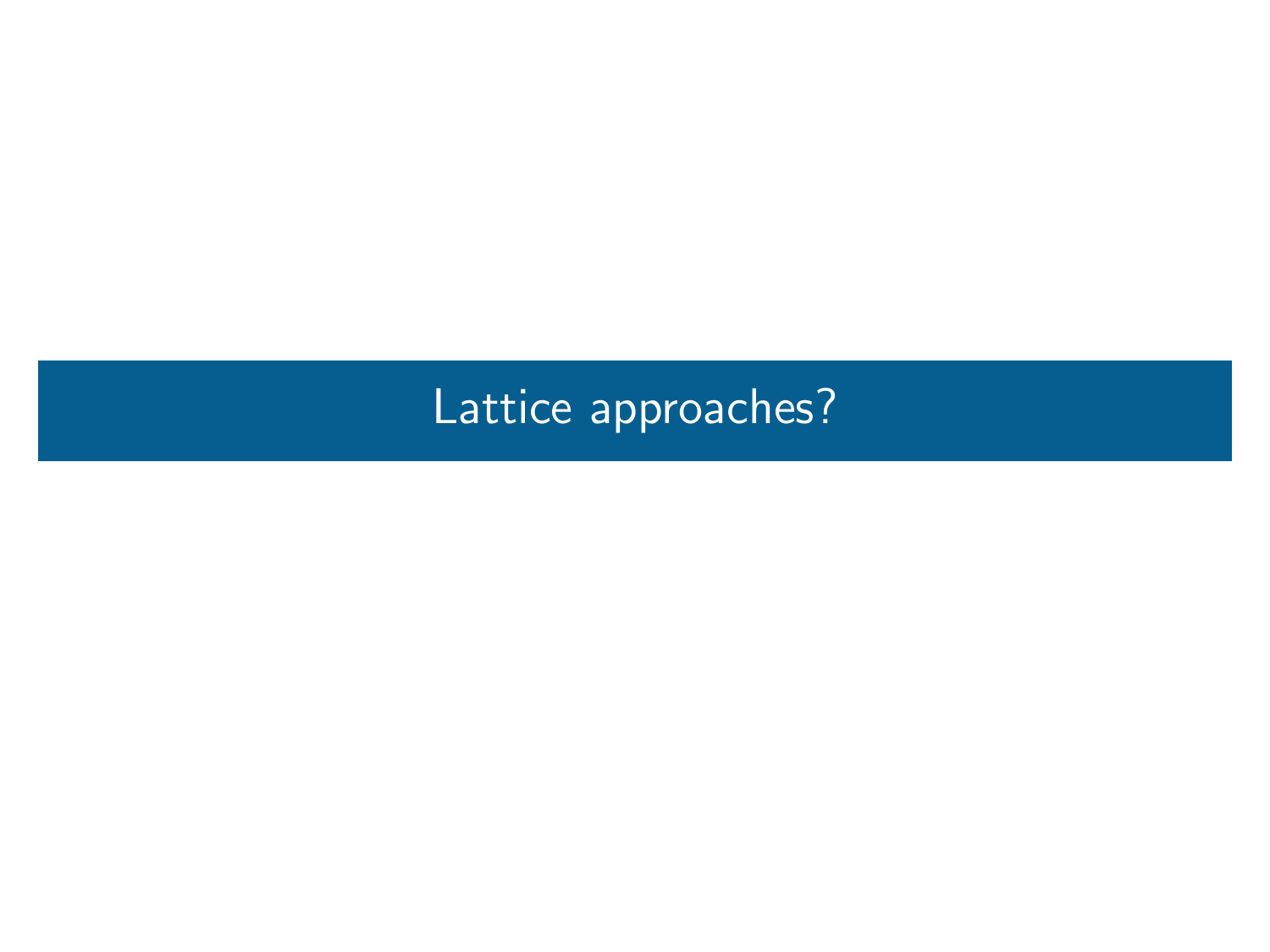#### Correlator on the lattice?



Why not compute the desired correlator on the lattice?

$$
\eta = i\partial_{\omega} \int d^{3}x \int_{0}^{\infty} dt \, e^{i\omega t} \langle [T^{xy}(x, t), T^{xy}(0, 0)] \rangle_{\omega=0}
$$

- $\blacktriangleright$  This is a commutator!
- $\blacktriangleright$  This is at real time, integrated over time.

The lattice can only handle Euclidean time:

$$
Z = \int \mathcal{D}(A^{\mu}, \bar{\psi}, \psi) e^{-S_E[A, \bar{\psi}, \psi]}
$$
 converges absolutely,  
\n
$$
Z = \int \mathcal{D}(A^{\mu}, \bar{\psi}, \psi) e^{iS_M[A, \bar{\psi}, \psi]}
$$
 does not  
\nbut 
$$
G(\tau) = \int d^3x \langle T^{xy}(x, \tau) T^{xy}(0, 0) \rangle_{\beta} = \langle T^{xy}(x, i\tau) T^{xy}(0, 0) \rangle_{\beta}
$$

is at least related to the correlator we need!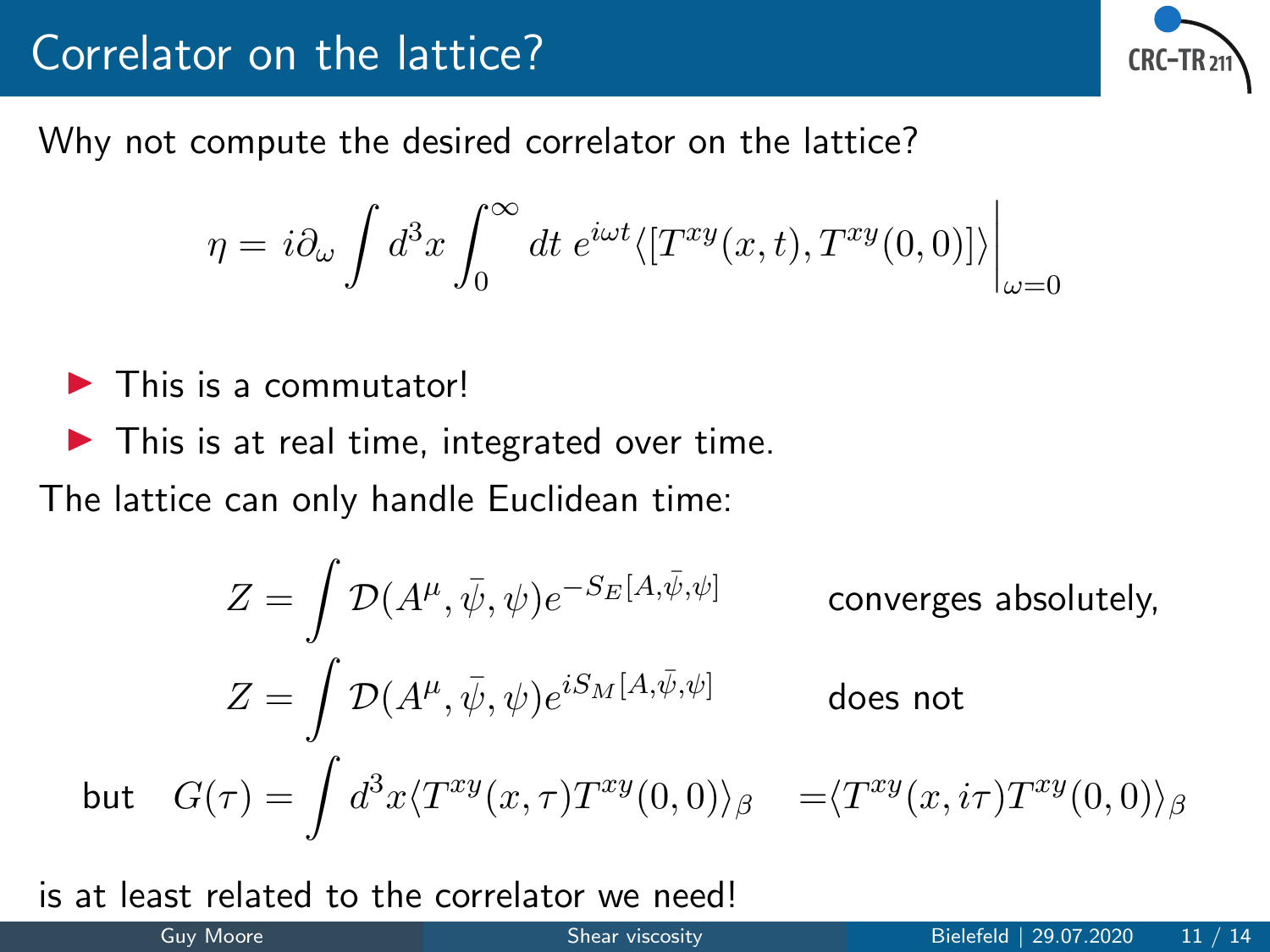### Spectral function



Shear viscosity is  $\lim_{\omega\to 0} \sigma(\omega)/\omega$ .

$$
\sigma(\omega) = i \int d^3x \int_{-\infty}^{\infty} dt \; e^{i\omega t} \langle [T^{xy}(x, t), T^{xy}(0, 0)] \rangle
$$

Relation to  $G(\tau)$ : an "inverse problem"

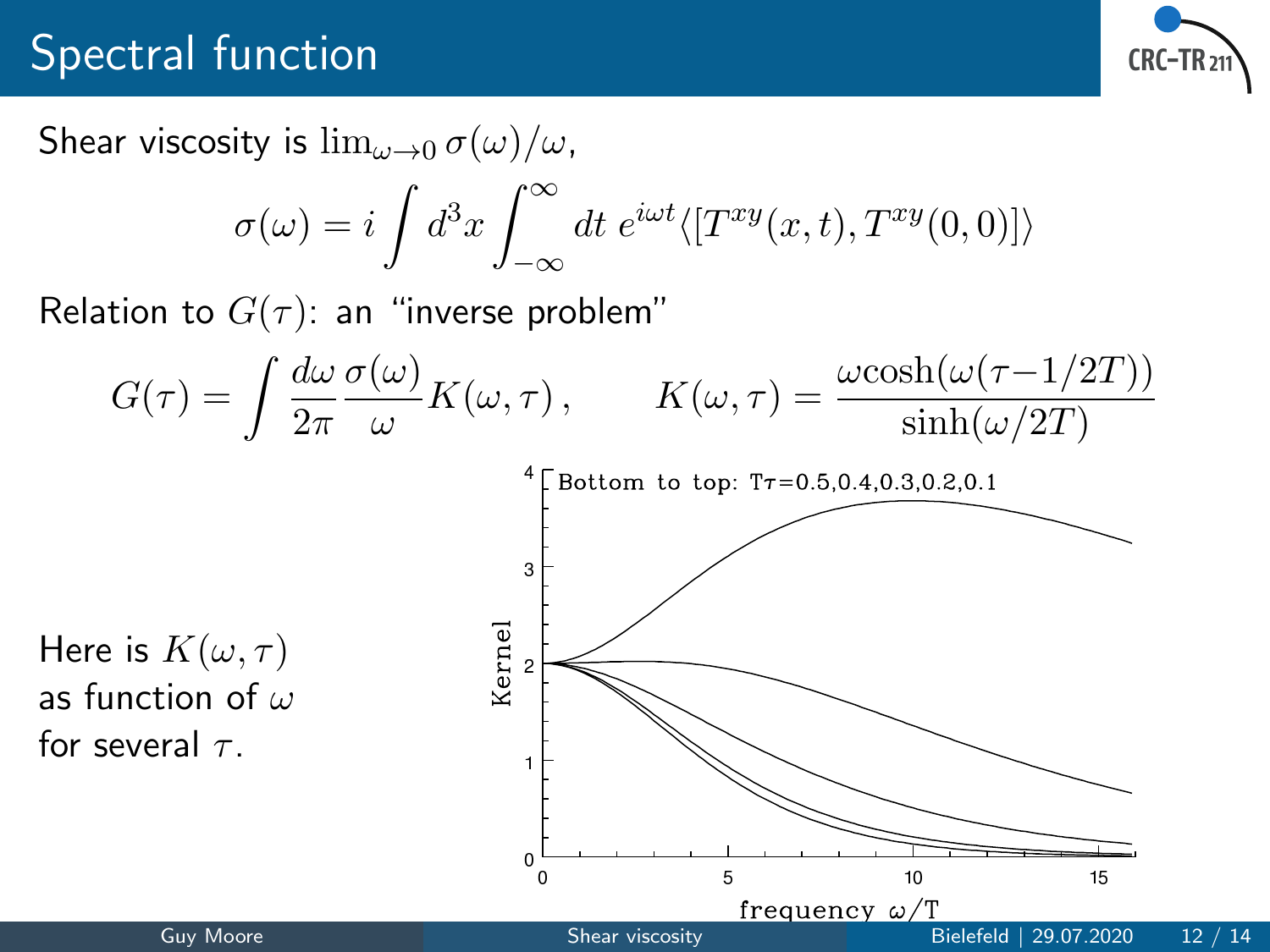

Weak-coupling vs Strong:  $\rho$  left,  $G(\tau)$  right



Teaney hep-ph/0602044